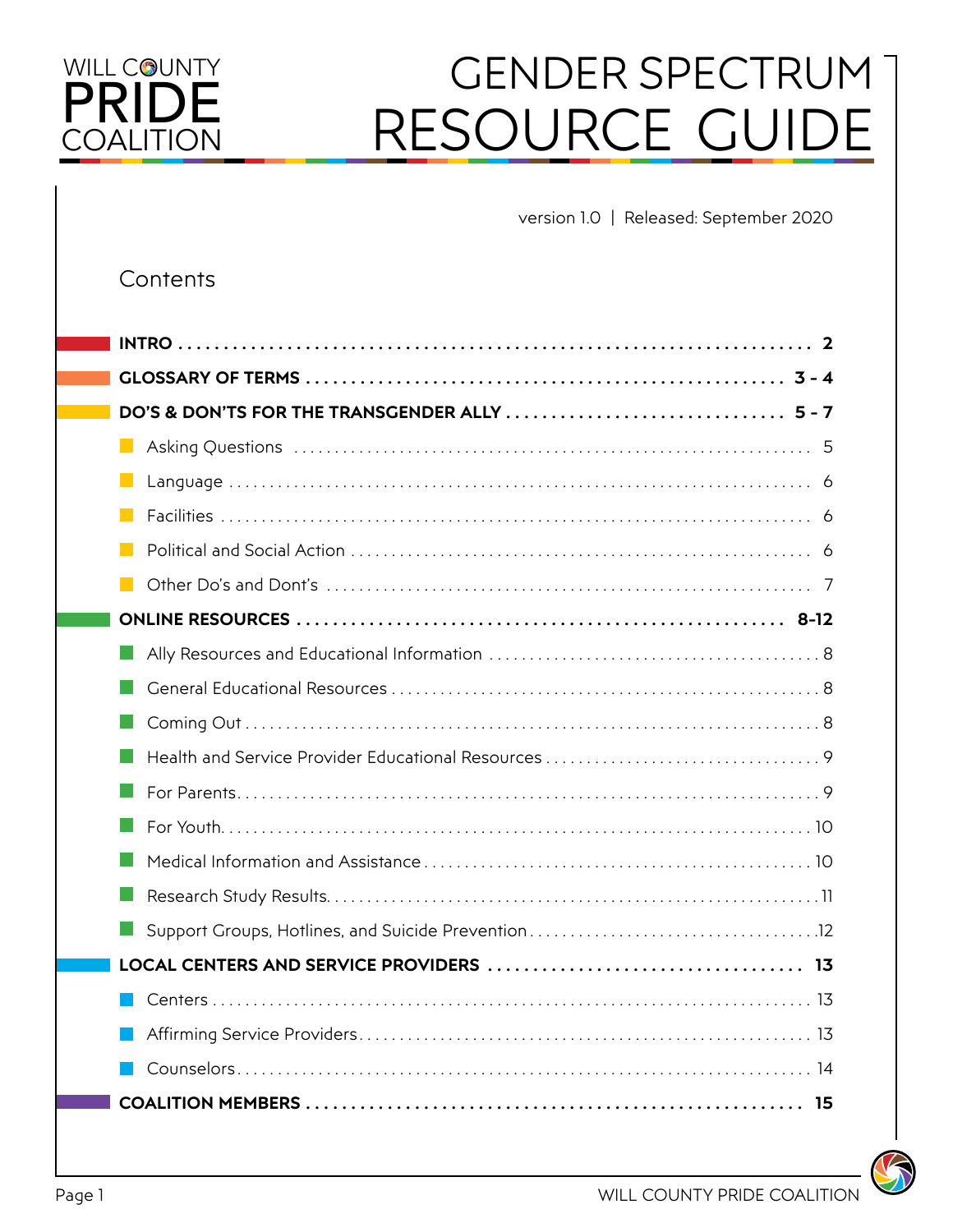# **INTRO**

# <span id="page-1-0"></span>**Hello!**

Welcome to this resource packet. We know that people come from all different perspectives and walks of life, so we created this packet to be a foundation for accessing resources and information. While it is not comprehensive, we hope you find it valuable and supportive.

Within the LGBTQ+ community, there are a few main concepts that are important to know while navigating this packet. Here we outline the differences between sex assigned at birth, gender, gender identity, gender expression, pronouns, and sexual orientation. We hope that this brief outline helps prime you for the rest of the packet.

Sex assigned at birth is defined by a complex set of characteristics, including reproductive organs, hormonal makeup, secondary sex characteristics, chromosomes, etc. While sex is often seen as a binary between male and female, it is actually a spectrum. Intersex people are those whose sexual characteristics expand beyond what is commonly known as male or female. In the trans community, the terms AMAB (assigned male at birth) and AFAB (assigned female at birth) emphasize that sex is a social construct.

Like sex, gender is a social construct that exists on a spectrum. Gender has been created by humans over many years and can vary significantly across cultures. Gender is made up of ideas about how groups of people behave and should be treated. While gender is cultural, gender identity is how an individual sees themselves fit into these ideals. Gender expression is how someone chooses to communicate their identity through fashion, hair, and other visual cues. Everyone has a gender, gender identity, gender expression, and the pronouns they choose to use. There are a wide array of pronoun choices including they/ them/theirs, she/her/hers, he/him/his, ze/zir/zim, and many more! Pronouns are how you refer to someone without using their name.

Transgender individuals are those who don't identify with the gender they were assigned at birth. Folks who identify with their gender assigned at birth are cisgender. Folks who are unsure of their gender are considered questioning.

Sexual orientation is the way someone experiences attraction to others. This can include romantic interest, sexual attraction, and individuals who don't experience these attractions (such as asexual and/or aromantic). For some people attraction is related to gender and for others it is not!

This packet is designed to support you while navigating this information. It contains a wide array of resources and is geared toward all audiences.

Because the LGBTQ+ community is always growing and evolving, we hope this packet is the beginning of a life long learning process. We hope you will seek out these voices and honor the contributions of Queer and Trans community members of the past, present, and future.

The Members of Will County Pride Coalition.

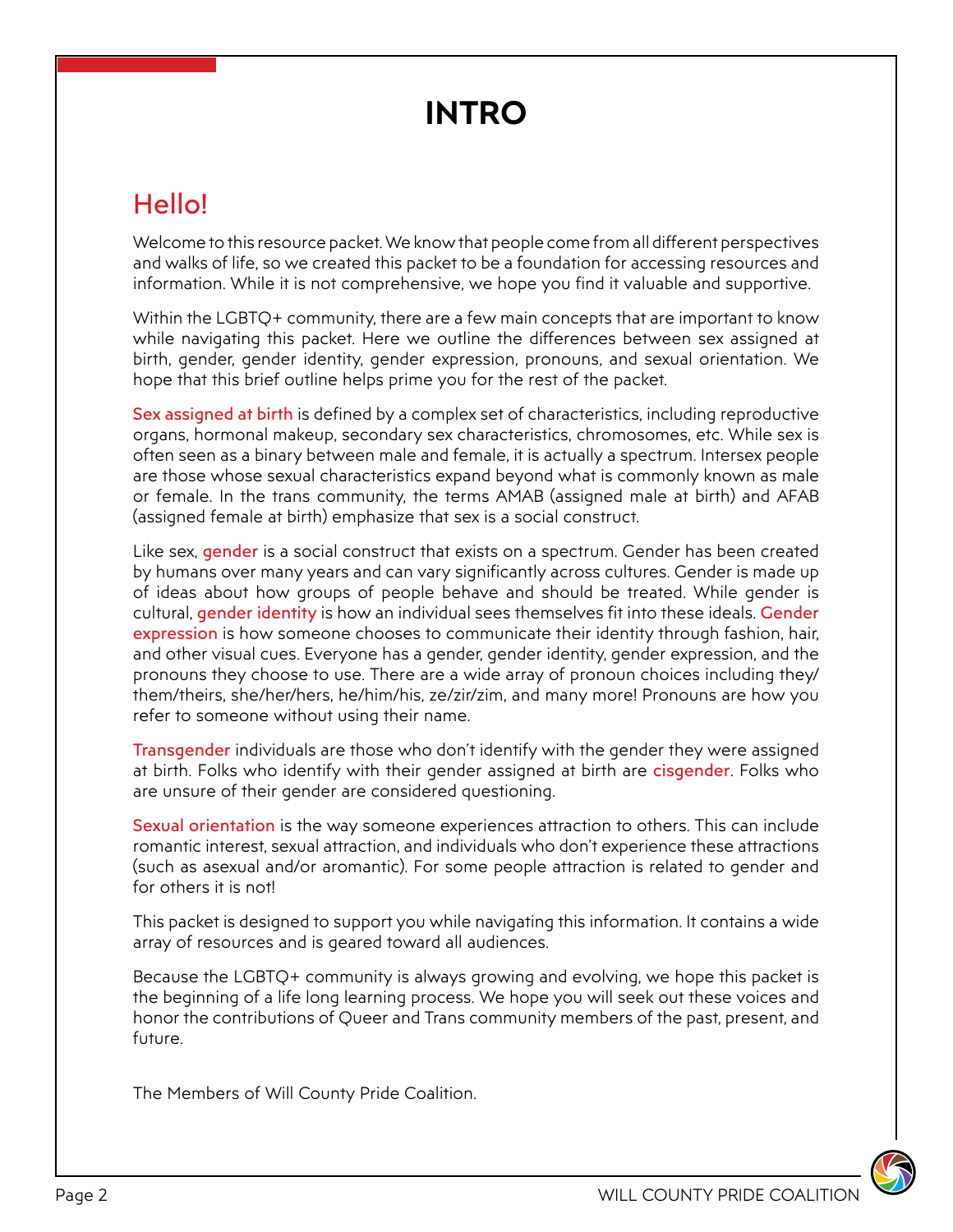# **GLOSSARY OF TERMS**

<span id="page-2-0"></span>**Ally |** A person who is not LGBTQ but shows support for LGBTQ people and promotes equality in a variety of ways.

**Agender |** Describes a person who identifies as having no gender.

**Androgynous |** Identifying and/or presenting as neither distinguishably masculine nor feminine.

**Asexual |** The lack of a sexual attraction or desire for other people.

**Biphobia** | Prejudice, fear or hatred directed toward bisexual people.

**Bisexual |** A person emotionally, romantically or sexually attracted to more than one sex, gender or gender identity though not necessarily simultaneously, in the same way or to the same degree.

**Cisgender |** A term used to describe a person whose gender identity aligns with those typically associated with the sex assigned to them at birth.

**Closeted |** Describes an LGBTQ person who has not disclosed their sexual orientation or gender identity.

**Coming out |** The process in which a person first acknowledges, accepts and appreciates their sexual orientation or gender identity and begins to share that with others.

**Congruence |** Gender congruence is the feeling of harmony in our gender

**Gay** | A person who is emotionally, romantically or sexually attracted to members of the same gender.

**Gender binary –** A system that constructs gender according to two discrete and opposite categories: boy/man and girl/ woman. It is important to recognize that both cisgender and Transgender people can have a gender identity that is binary.

**Gender dysphoria | Clinically significant** distress caused when a person's assigned birth gender is not the same as the one with which they identify. According to the DSM, the term - which replaces Gender Identity Disorder - "is intended to better characterize the experiences of affected children, adolescents, and adults."

**Gender-expansive |** Conveys a wider, more flexible range of gender identity and/or expression than typically associated with the binary gender system.

**Gender expression |** External appearance of one's gender identity, usually expressed through behavior, clothing, haircut or voice, and which may or may not conform to socially defined behaviors and characteristics typically associated with being either masculine or feminine.

**Gender-fluid |** According to the Oxford English Dictionary, a person who does not identify with a single fixed gender; of or relating to a person having or expressing a fluid or unfixed gender identity.

**Gender identity |** One's innermost concept of self as male, female, a blend of both or neither – how individuals perceive themselves and what they call themselves. One's gender identity can be the same or different from their sex assigned at birth.

**Gender non-conforming |** A broad term referring to people who do not behave in a way that conforms to the traditional expectations of their gender, or whose gender expression does not fit neatly into a category.

**Genderqueer |** Genderqueer people typically reject notions of static categories of gender and embrace a fluidity of gender identity and often, though not always, sexual orientation. People who identify as "genderqueer" may see themselves as being both male and female, neither male nor female or as falling completely outside these categories.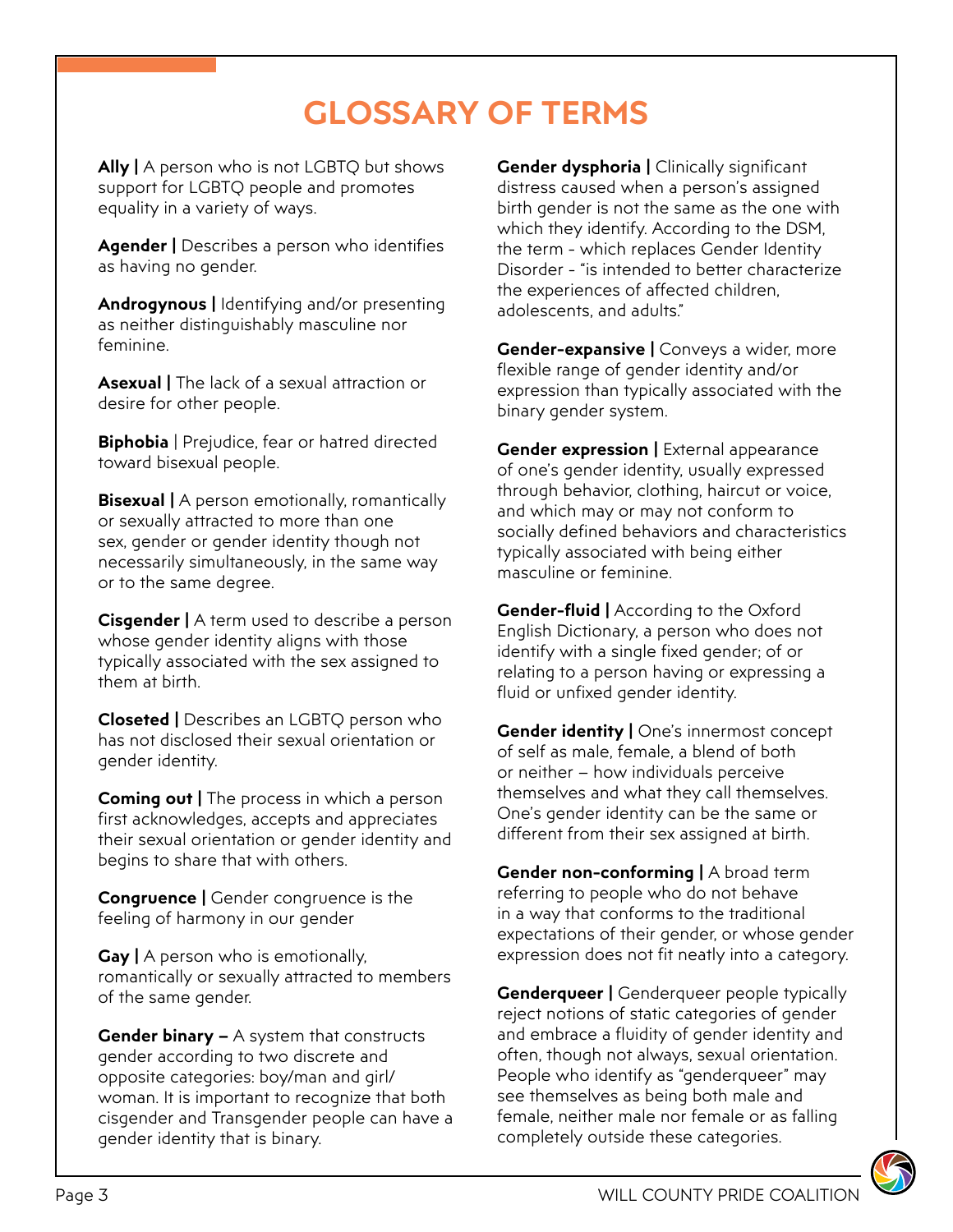**Gender transition | The process by which** some people strive to more closely align their internal knowledge of gender with its outward appearance. Some people socially transition, whereby they might begin dressing, using names and pronouns and/ or be socially recognized as another gender. Others undergo physical transitions in which they modify their bodies through medical interventions.

**Homophobia** | The fear and hatred of or discomfort with people who are attracted to members of the same sex.

**Intersex | An umbrella term used to describe** a wide range of natural bodily variations. In some cases, these traits are visible at birth, and in others, they are not apparent until puberty. Some chromosomal variations of this type may not be physically apparent at all.

**Lesbian |** A woman who is emotionally, romantically or sexually attracted to other women.

**LGBTQ |** An acronym for "lesbian, gay, bisexual, transgender and queer."

**Living openly |** A state in which LGBTQ people are comfortably out about their sexual orientation or gender identity – where and when it feels appropriate to them.

**Non-binary |** An adjective describing a person who does not identify exclusively as a man or a woman. Non-binary people may identify as being both a man and a woman, somewhere in between, or as falling completely outside these categories. While many also identify as transgender, not all non-binary people do. Both cisgender and Transgender people can have a gender identity that is non-binary.

**Outing |** Exposing someone's lesbian, gay, bisexual or transgender identity to others without their permission. Outing someone can have serious repercussions on employment, economic stability, personal safety or religious or family situations.

**Pansexual |** Describes someone who has the potential for emotional, romantic or sexual attraction to people of any gender though not necessarily simultaneously, in the same way or to the same degree.

**Queer |** A term people often use to express fluid identities and orientations. Often used interchangeably with "LGBTQ."

**Questioning |** A term used to describe people who are in the process of exploring their sexual orientation or gender identity.

Sex assigned at birth | The sex (male or female) given to a child at birth, most often based on the child's external anatomy. This is also referred to as "assigned sex at birth."

**Sexual orientation | An inherent or** immutable enduring emotional, romantic or sexual attraction to other people.

**Transfeminine |** Describes a person who was assigned male sex at birth, but who identifies with femininity to a greater extent than with masculinity.

**Transmasculine |** Describes aperson who was assigned female sex at birth, but who identifies with masculinity to a greater extent than with femininity.

**Transgender |** An umbrella term for people whose gender identity and/or expression is different from cultural expectations based on the sex they were assigned at birth. Being transgender does not imply any specific sexual orientation. Therefore, transgender people may identify as straight, gay, lesbian, bisexual, etc.

**Transphobia |** The fear and hatred of, or discomfort with, transgender people.

**Two-Spirit | Describes a person who** embodies both a masculine and a feminine spirit. This is a culture-specific term used among Native American and American Indian people.

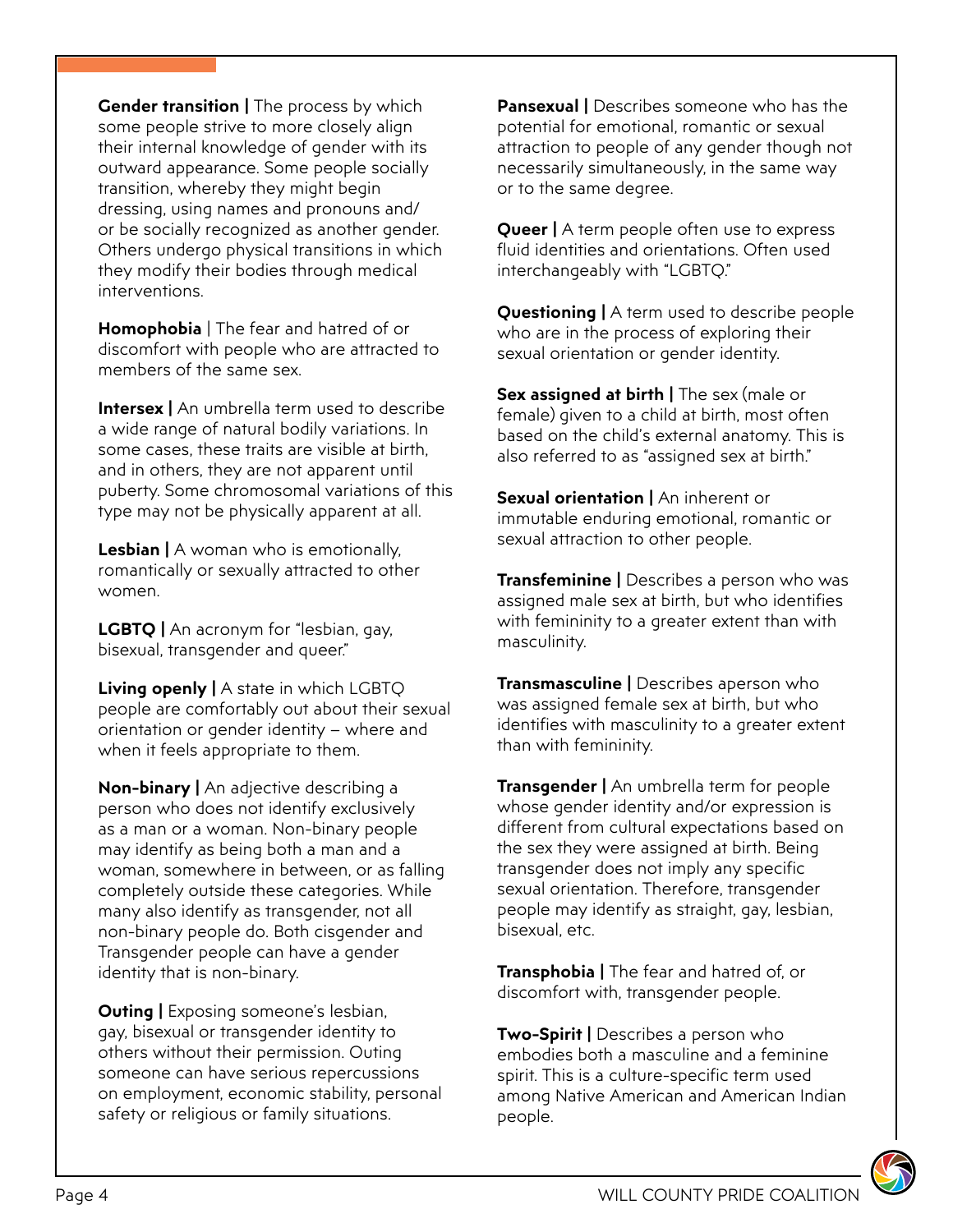# <span id="page-4-0"></span>**DO'S & DON'TS FOR THE TRANSGENDER ALLY**

When interacting with transgender/gender non-conforming/gender queer people in any setting, the most important thing to remember is to respect each person and their identity and experience. The important thing is how they feel inside - not how they look outside - just as we all hope that people will treat us according to who we are and not how we appear.

# **ASKING QUESTIONS**

- Transgender people understand that gender can be complicated and confusing and that most people do not know very much about these issues. The important thing is that people be respectful, and it is generally appreciated when people want to learn. There are ways to ask questions that are respectful and other ways that are not.
- The first question to ask yourself about someone else's gender is: "Do I really need to know?"

In most situations, it is not necessary (or appropriate to ask) what a person's gender status or situation is. For example, if someone walks into your workplace and their gender is unclear, there is almost certainly no reason to ask or comment in any way. The person is there to work and to be among community. They can be welcomed without knowing what their gender identity is.

• There may be times when you decide that you need to know or understand something about someone else's gender. Most people are welcoming of respectful and appropriate questions. This is often better than making assumptions that may not be true. If the person doesn't want to answer, then they will choose not to.

- $\bullet\;$  What is a respectful question? The most important guideline is this: If you would not wish to be asked a given question, it is probably not respectful to ask it of someone else.
- Instead of asking, "What are you?" or "Are you a man or a woman?" try: "What is the respectful pronoun to use for you?" or "I'm interested in hearing about your gender identity if you are comfortable telling me" or "Is there anything I/we/the community can do to make this a more comfortable place?"
- Remember that not all transgender people are the same. Like everyone else, different transgender people have different identities, experiences, needs, and interests.
- Act as an ally with others in the community. If you notice non-inclusive language, suggest to the appropriate person that it be corrected. If you know that someone prefers a particular pronoun, it is appropriate to gently inform or remind someone else who is not using that correct pronoun.
- Remember that you may be interacting with a transgender person and not know.
- Seek out information on your own. Transgender community members will be very appreciative of your efforts to learn about the experience of transgender people.

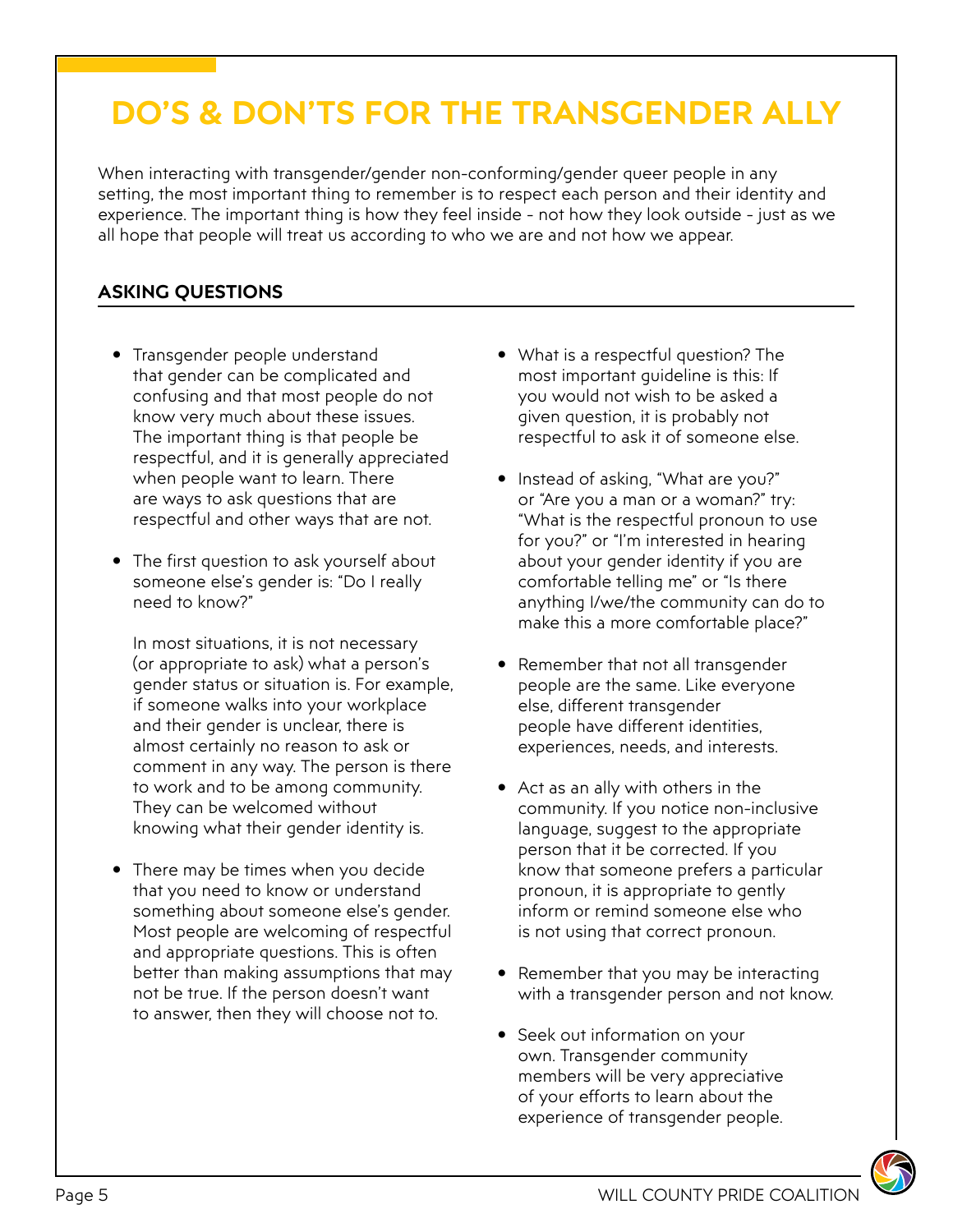### <span id="page-5-0"></span>**LANGUAGE**

**Language is very important.** People pick up on small cues. The following changes may seem minor, but they are among the most essential ways to indicate that a community is making an effort to be trans-friendly. It often makes the difference in whether a transgender person will approach a community and whether they will choose to stay.

- On flyers, in newsletters, event announcements, etc.: Instead of writing "men and women welcome" or "for both men and women," try "all genders welcome" or "for all genders."
- In articles, e-mails, essays, etc.: Rather than "both genders" or "men and women," refer to "all genders" or "people of any gender."
- If events, groups, or programs (event, social group, etc.) are advertised or indicated as "gay and lesbian," consider whether it is truly only for gay and lesbian people or whether a transgender (or bisexual person, for that matter) would be welcomed. If the latter is true, change the language.

# **FACILITIES**

- **If possible, it is imperative to have a non-gender-specific restroom.** Again, this may seem like a minor matter, but for many people who have a "non-traditional" gender presentation, using public restrooms can be a particularly frightening and unpleasant experience. They are often much more inclined to go to places that have a non-gender-specific facility. (Often these are single-person restrooms.)
- **Consider whether all of your facility's restrooms must be gender-specific or whether one could be made available to everyone.** This need not be complicated; covering the "men" or "women" sign with "all-gender restroom" is sufficient. Remember to do this for temporary, shared, or rental facilities also.

# **POLITICAL AND SOCIAL ACTION**

• Include transgender and gender diversity issues as part of your workplace and community's social action network. There are many transgender community services and advocacy organizations that are in great need of our support!

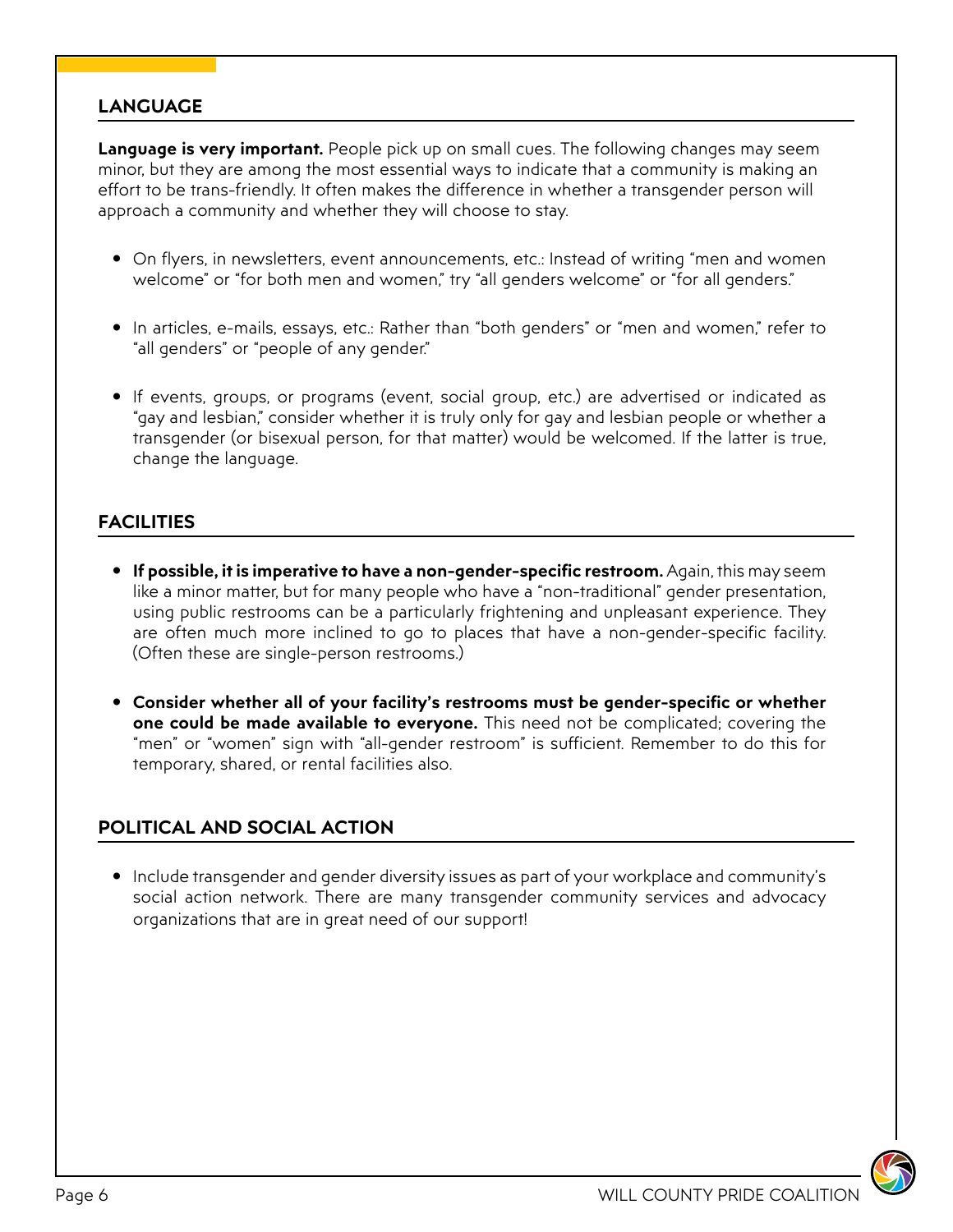# <span id="page-6-0"></span>**OTHER DOS AND DON'TS**

# **DON'T:**

- y **Ask about anyone's body, genitals, medical procedures, or medical history.** If they want to share that information, they will. If you are concerned about someone's health, it is fine to ask, "How is your health?" as you would for any other community member.
- y **Unnecessarily refer to a person's previous gender status or a previous name.** If this information is not known publicly, revealing it could put the person at risk of harm. Regardless of how open a person is about being transgender, referring to their previous status usually makes that person uncomfortable. Some may choose to refer to their previous gender identity, but others do not wish to bring it up.
- **•** Insist that someone must be either **a man or a woman.** Some people identify themselves as neither gender, as both genders, or as a third gender. This may seem confusing, but this is a legitimate choice. Some people are in the process of discovering their identity or deciding how they wish to live. People may be in various stages of a gender transition. If you need clarification on which pronoun to use, ask.
- y **Say things like: "But you look like a woman!" or "But I've always known you as a man" or "But you made such a good/attractive woman."**  Comments like these are disrespectful and make people feel bad.
- y **Be afraid to say, "I don't understand, but I want to be respectful of you."**  Being a good ally to transgender people does not mean that you never get confused or make mistakes. It means that you are doing everything in your power to learn and act respectfully, always -- even when you don't understand.

# **DO:**

- y **Take other people's identities seriously, even though it may not conform to your own ideas about gender or sex.**
- y **Remember to treat other people's identities and choices with the respect that you would want for yourself.**
- **Respect a person's choice of name/ gender/pronoun.** If a person expresses that they prefer a specific name or pronoun, take care to use only the name/gender/pronoun that they prefer, and strongly encourage others in the community to do the same. This can take time to get used to, and most people do make mistakes -- don't worry. The person is almost certainly used to errors. The important thing is that the person knows that you respect their preference and are trying.
- y **Assume there could be LGBTQ people in every space you're in.** Assuming that everyone around you is straight makes things harder for LGBTQ people.
- **Speak up.** If you notice bullying or oppressive language, say something. Anti-LGBTQ comments and jokes are hurtful. Call out your friends, family, or co-workers and let them know that you find them offensive. If you are young and see another young person being hurt or bullied because of their gender identity or sexual orientation, let an adult know. And speak up when you see anti-LGBTQ comments online, or jokes where LGBTQ people are the punchlines.

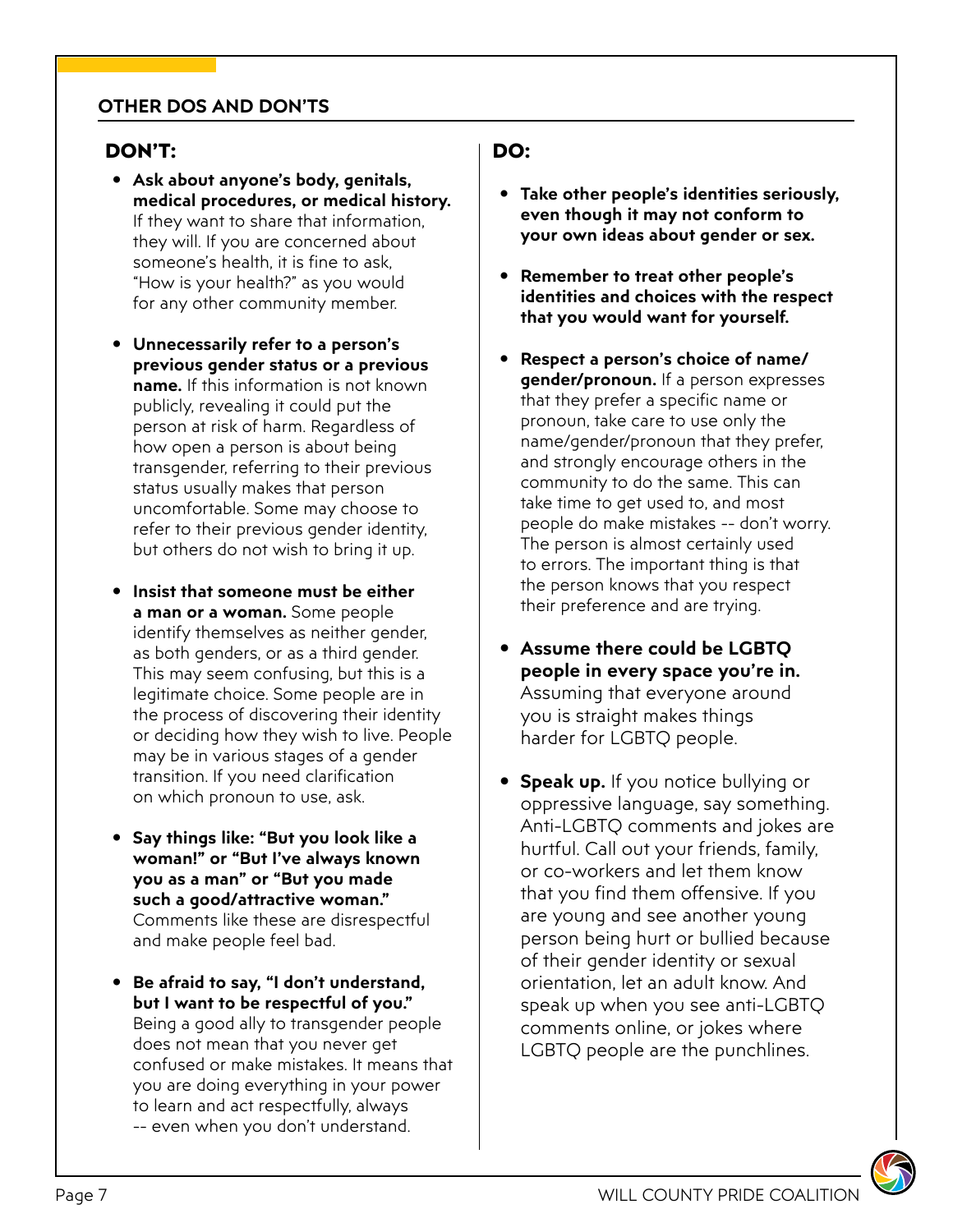# **ONLINE RESOURCES**

### <span id="page-7-0"></span>**ALLY RESOURCES AND EDUCATIONAL INFORMATION**

#### **• [An Ally's Guide to Terminology:](https://www.glaad.org/sites/default/files/allys-guide-to-terminology_1.pdf)  [Talking About LGBT People & Equality](https://www.glaad.org/sites/default/files/allys-guide-to-terminology_1.pdf)**

Designed for new allies who want to support LGBT Americans but often face an array of confusing terminology and language, this short guide offers an overview of essential vocabulary, terms to avoid, and a few key messages for talking about various issues.

**• [Equal Restroom Access Fact Sheet](https://drive.google.com/file/d/1TU8uTpu1jBNRUUXyoJ7BQ5s9Bpkql2xA/view?usp=sharing)**

**• [Fact Sheet: Transgender Health](https://www.lgbtqiahealtheducation.org/wp-content/uploads/2018/08/Transgender-Health-and-Medical-Legal-Partnership-1.pdf)  [and Medical-Legal Partnerships](https://www.lgbtqiahealtheducation.org/wp-content/uploads/2018/08/Transgender-Health-and-Medical-Legal-Partnership-1.pdf)**

This fact sheet describes common social and legal needs that affect the health of transgender individuals, and ways integrated legal services can help meet those needs.

- **• [Frequently Asked Questions about](https://transequality.org/issues/resources/understanding-transgender-people-faq)  [Transgender People](https://transequality.org/issues/resources/understanding-transgender-people-faq)**
- **• [Inclusive Curriculum Law FAQ](https://drive.google.com/file/d/1AZxcw--EKfHyn5_YNCcnYGXlt94rLOJc/view?usp=sharing)**
- **• [Interface Project](https://www.interfaceproject.org/stories)**

Communicating the lived experiences of intersex people

#### **GENERAL EDUCATIONAL RESOURCES**

- **• [Gender Spectrum YouTube Channel](https://www.youtube.com/user/genderspectrum)**
- **• [HRC Transgender Resources and Articles](https://www.hrc.org/resources/transgender)**
- **• [Intersex Information](http://www.isna.org/faq/conditions/know)**

comprehensive list of intersex conditions, related resources and support groups

- **• [Intersex Resource Topics](https://interactadvocates.org/resources/intersex-resource-topics/)**
- **• [Library of Transgender Resources](https://oppl.org/read-listen-watch/transgender-resource-collection/)**

Oak Park Public Library's curated collection of Transgender books and media. Accessible by most Illinois library cardholders

### **[COMING OUT](https://pflag.org/transkidsbooks)**

- **• [HRC Coming Out to your Doctor](https://www.hrc.org/resources/coming-out-to-your-doctor)**
- **• [What is Coming Out?](https://www.plannedparenthood.org/learn/sexual-orientation/sexual-orientation/whats-coming-out)**  Education, how-to, and support resources.
- **• [Intersex FAQ](https://www.interfaceproject.org/faqs)**
- **• [LGBTQIA+ Glossary of Terms for](https://www.lgbtqiahealtheducation.org/wp-content/uploads/2020/09/Glossary-2020.08.30.pdf)  [Health Care Teams](https://www.lgbtqiahealtheducation.org/wp-content/uploads/2020/09/Glossary-2020.08.30.pdf)**

This publication contains a comprehensive list of terminology and definitions relevant to the health care and identities of LGBTQIA+ people.

#### **• [Our Trans Loved Ones](https://drive.google.com/file/d/1a6fFVBVMGxZx0kw2KWan_52CD9GauCEm/view?usp=sharing)**

This guide focuses on providing support for families and friends of transgender and genderexpansive children, adolescents, and adults.

#### **• [Outwords Journey](https://outwords.org/)**

Monthly Storytelling Events educate and entertain while increasing a feeling of community.

- **• [Supporting the Transgender People](https://transequality.org/issues/resources/supporting-the-transgender-people-in-your-life-a-guide-to-being-a-good-ally)  [in Your Life: A Guide to Being a Good](https://transequality.org/issues/resources/supporting-the-transgender-people-in-your-life-a-guide-to-being-a-good-ally)  [Ally](https://transequality.org/issues/resources/supporting-the-transgender-people-in-your-life-a-guide-to-being-a-good-ally)[Tips for Allies of Transgender People](https://www.glaad.org/transgender/allies)**
- **• [Understanding Non-Binary People: How to](https://transequality.org/issues/resources/understanding-non-binary-people-how-to-be-respectful-and-supportive)  [Be Respectful and Supportive](https://transequality.org/issues/resources/understanding-non-binary-people-how-to-be-respectful-and-supportive)**
- **• [National Center for Transgender Equality](https://transequality.org/about-transgender)**
- **• [Planned Parenthood](https://www.plannedparenthood.org/learn/gender-identity/sex-gender-identity)  [Sex and Gender Identity](https://www.plannedparenthood.org/learn/gender-identity/sex-gender-identity)**
- **• Planned Parenthood Transgender Identities**
- **• [Transgender Reading List for Adults](https://pflag.org/resource/transgender-reading-list-adults)**
- **• [Transgender Reading List for Young Adults](https://pflag.org/resource/transgender-reading-list-young-adults)**
- **• [Transgender Reading List for Children](https://pflag.org/transkidsbooks)**
- **• [Story.lgbt Coming Out Stories](https://story.lgbt/)**
- **• [Trevor Project Coming Out Handbook for](https://www.thetrevorproject.org/wp-content/uploads/2019/10/Coming-Out-Handbook.pdf)  [LGBTQ Youth](https://www.thetrevorproject.org/wp-content/uploads/2019/10/Coming-Out-Handbook.pdf)**

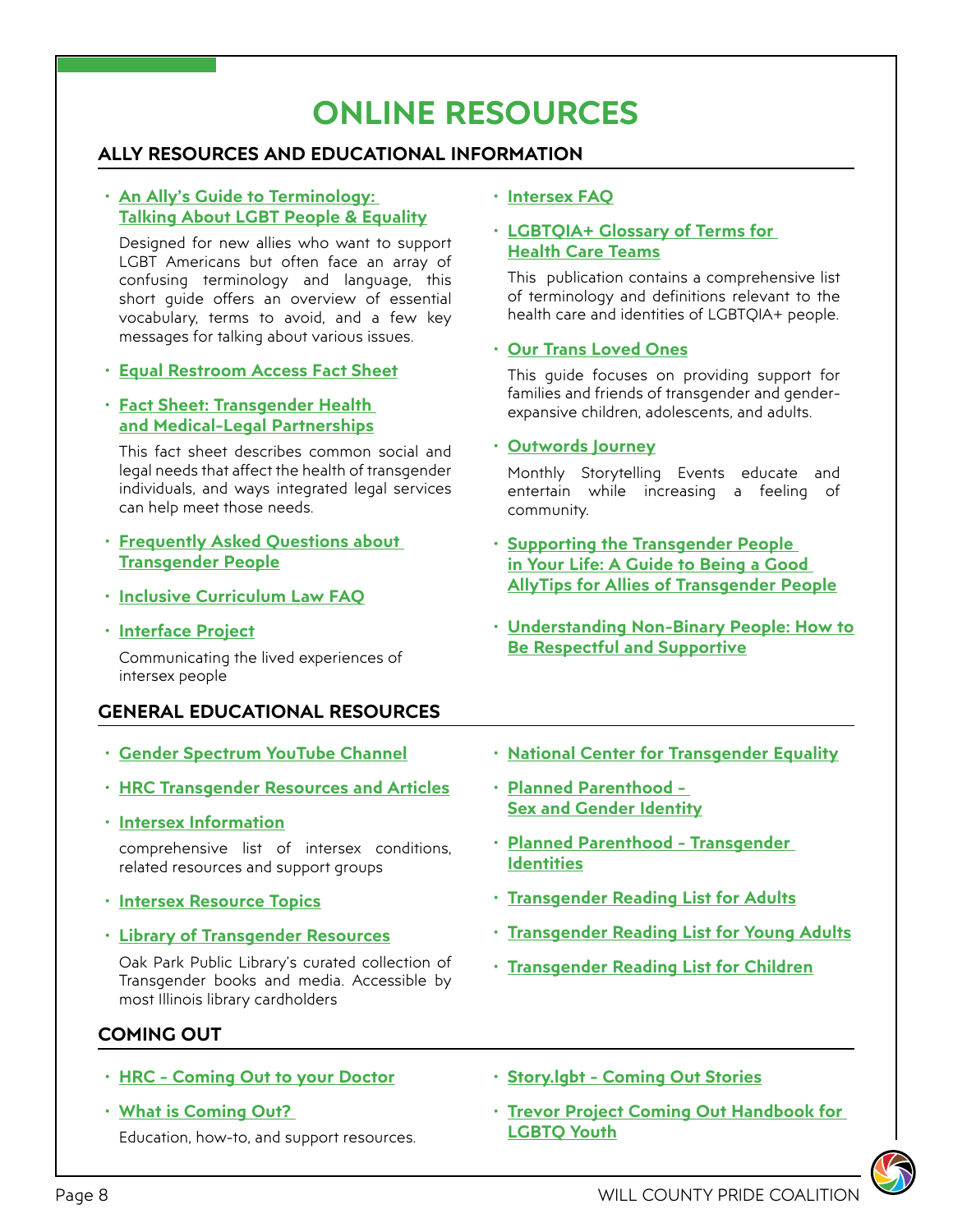# <span id="page-8-0"></span>**HEALTH AND SERVICE PROVIDER EDUCATIONAL RESOURCES**

#### **• [Affirmative Services for Transgender](https://www.lgbtqiahealtheducation.org/wp-content/uploads/2020/03/TFIE-40_Best-Practices-for-Frontline-Health-Care-Staff-Publication_web_final.pdf)  [and Gender Diverse People – Best](https://www.lgbtqiahealtheducation.org/wp-content/uploads/2020/03/TFIE-40_Best-Practices-for-Frontline-Health-Care-Staff-Publication_web_final.pdf)  [Practices for Frontline Health Care Staff](https://www.lgbtqiahealtheducation.org/wp-content/uploads/2020/03/TFIE-40_Best-Practices-for-Frontline-Health-Care-Staff-Publication_web_final.pdf)**

This publication provides best practices and guidance for frontline healthcare staff on how to best serve transgender and gender diverse patients.

#### **• [Creating a Transgender Health Program at](https://www.lgbtqiahealtheducation.org/wp-content/uploads/2018/10/Creating-a-Transgender-Health-Program.pdf)  [Your Health Center](https://www.lgbtqiahealtheducation.org/wp-content/uploads/2018/10/Creating-a-Transgender-Health-Program.pdf)**

This guide provides a framework for building a health program for transgender and gender diverse patients at your health center.

**• [Illinois Safe Schools Alliance - 5 Part](https://www.ilsafeschools.org/know-your-rights-en)  [Workshop Series Information](https://www.ilsafeschools.org/know-your-rights-en)**

Illinois LGBTQ Students: Know Your Rights! materials

#### **• [Learning to Address Implicit Bias Towards](https://www.lgbtqiahealtheducation.org/wp-content/uploads/2018/10/Implicit-Bias-Guide-2018_Final.pdf)  [LGBTQ Patients: Case Scenarios](https://www.lgbtqiahealtheducation.org/wp-content/uploads/2018/10/Implicit-Bias-Guide-2018_Final.pdf)**

Case scenario exercises that can be used for self-learning, or can be used to teach health center staff how to identify and address implicit bias related to LGBTQ patients

#### **• [Providing Affirmative Care for Patients](https://www.lgbtqiahealtheducation.org/wp-content/uploads/2017/02/Providing-Affirmative-Care-for-People-with-Non-Binary-Gender-Identities.pdf)  [with Non-binary Gender Identities](https://www.lgbtqiahealtheducation.org/wp-content/uploads/2017/02/Providing-Affirmative-Care-for-People-with-Non-Binary-Gender-Identities.pdf)**

This document includes important terms and

definitions, data, three case scenarios, and expert-informed practices, all of which offer suggestions for how any staff member within any health care organization can implement simple changes to improve the experiences of patients with non-binary gender identities. Also useful for allies seeking info on affirmative nonbinary interaction

#### **• [Recognizing and Addressing Intimate](https://www.lgbtqiahealtheducation.org/wp-content/uploads/2020/04/TFIR-158_Intimate-Partner-Violence-Brief_web_spreads.pdf)  [Partner Violence in Relationships of](https://www.lgbtqiahealtheducation.org/wp-content/uploads/2020/04/TFIR-158_Intimate-Partner-Violence-Brief_web_spreads.pdf)  [LGBTQ People: A Primer for Health](https://www.lgbtqiahealtheducation.org/wp-content/uploads/2020/04/TFIR-158_Intimate-Partner-Violence-Brief_web_spreads.pdf)  [Centers](https://www.lgbtqiahealtheducation.org/wp-content/uploads/2020/04/TFIR-158_Intimate-Partner-Violence-Brief_web_spreads.pdf)**

This publication discusses how to identify and discuss intimate partner violence (IPV) in sexual and gender minority communities. It provides guidance on how to talk with patients who may be experiencing IPV, and offer resources for helping sexual and gender minorities in unsafe relationships.

#### **• [Supportive Housing and Health Services](https://www.lgbtqiahealtheducation.org/wp-content/uploads/2020/07/Supportive-Housing-and-Health-Services-for-LGBTQIA-Youth-Experiencing-Homelessness.pdf)  [for LGBTQIA+ Youth Experiencing](https://www.lgbtqiahealtheducation.org/wp-content/uploads/2020/07/Supportive-Housing-and-Health-Services-for-LGBTQIA-Youth-Experiencing-Homelessness.pdf)  [Homelessness: Promising Practices](https://www.lgbtqiahealtheducation.org/wp-content/uploads/2020/07/Supportive-Housing-and-Health-Services-for-LGBTQIA-Youth-Experiencing-Homelessness.pdf)**

This publication addresses health disparities that LGBTQIA+ youth experiencing homelessness face and focuses on ways to increase engagement of LGBTQIA+ youth into health and housing programs.

# **FOR PARENTS**

#### **• [Comprehensive List of Parenting](https://genderspectrum.org/articles/parenting-resources)  [Resources, Gender Spectrum](https://genderspectrum.org/articles/parenting-resources)**

Extensive, well-curated list of links for parents of gender non-conforming and gender expansive children. Includes general resources, info on working with schools, and support links.

#### **• [Illinois Safe Schools Alliance](https://www.phimc.org/initiatives/alliance/)**

Promotes safety, support, and healthy development for LGBTQ youth in Illinois schools and communities through advocacy, education, youth organizing, and research.

#### **• [Talking to your Child about Identity A](https://www.plannedparenthood.org/learn/parents/identity)  [Resource for Parents](https://www.plannedparenthood.org/learn/parents/identity)**

Learn how to discuss sexual orientations and gender identities with your kid, and how to support them if they're LGBTQ.

#### **• [Resources for Parents of Intersex / DSD](http://aisdsd.org/resources/parentsfamilies/)  [Children](http://aisdsd.org/resources/parentsfamilies/)**

information and support for parents of children and teens. We offer resources, guides, information, and websites, as well as providing ways to connect (email/Facebook support groups, regional meetings, annual meetings, and connecting with youth and adults with DSD).

#### **• [Youth outlook - Parents](https://youth-outlook.org/services/parents/)**

Parent support group, Thrive, is for parents\* of LGBTQ+ teens. This adult only group provides a confidential space for parents to share their stories, find commonalities, and get some of their questions answered.

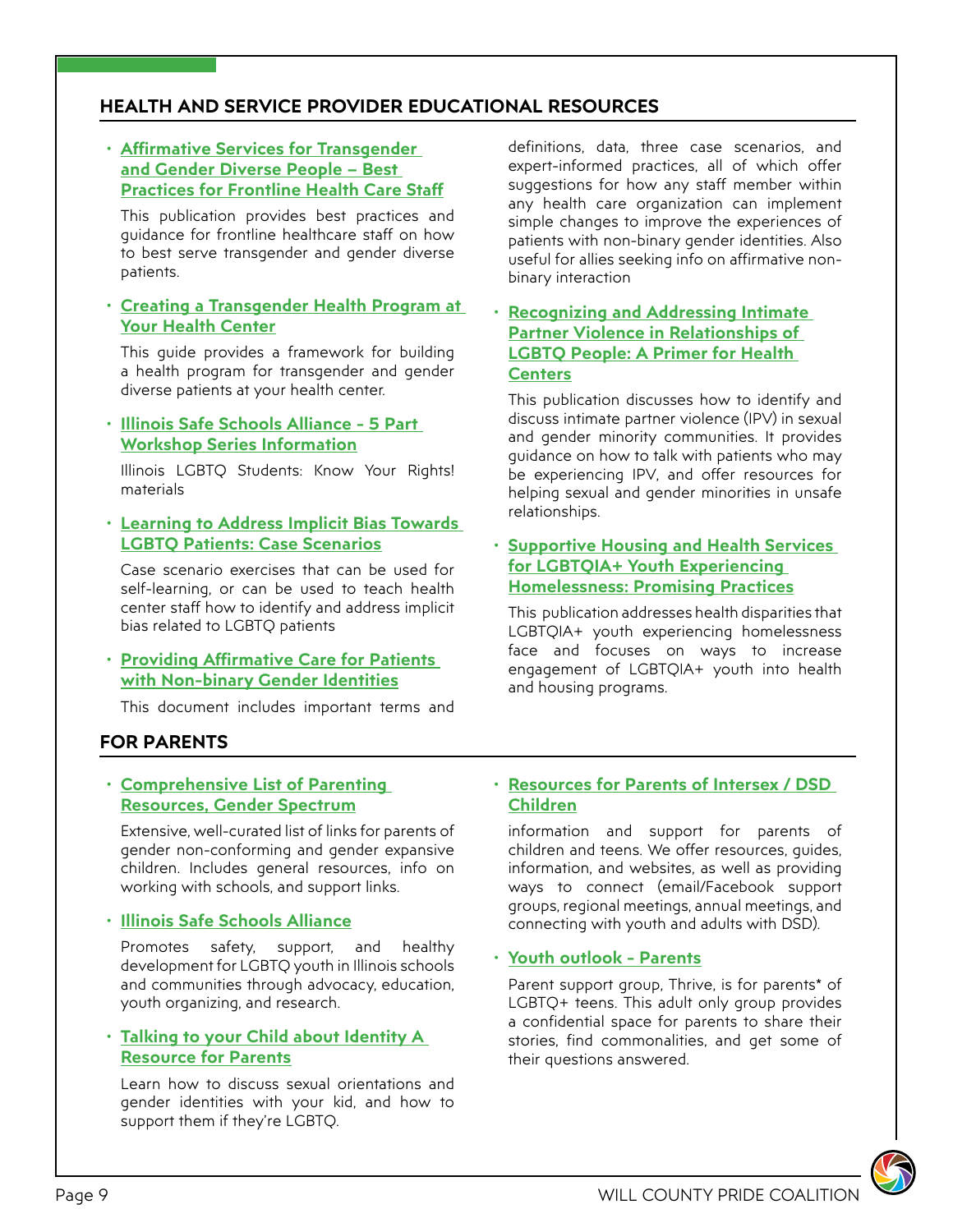### **FOR YOUTH**

#### **• [360 Youth Services -](https://360youthservices.org/housing/)  [Housing or Homeless Youth](https://360youthservices.org/housing/)**

Cornerstone Group Home and Transitional and Rapid Rehousing Programs serves young people ages 13-24 and work side by side with young people to ultimately transition to independence.

#### **• [Coming Out to your Doctor Brochure](https://www.lgbtqiahealtheducation.org/wp-content/uploads/DADT-Youth-Brochure-Final-English.pdf)**

[Your health is important. Being open with your](https://www.lgbtqiahealtheducation.org/wp-content/uploads/DADT-Youth-Brochure-Final-English.pdf)  [health care provider about your life is important](https://www.lgbtqiahealtheducation.org/wp-content/uploads/DADT-Youth-Brochure-Final-English.pdf)  [for staying healthy. This includes letting your](https://www.lgbtqiahealtheducation.org/wp-content/uploads/DADT-Youth-Brochure-Final-English.pdf)  [provider know if you are LGBTQ, or have](https://www.lgbtqiahealtheducation.org/wp-content/uploads/DADT-Youth-Brochure-Final-English.pdf)  [questions about your sexual orientation or](https://www.lgbtqiahealtheducation.org/wp-content/uploads/DADT-Youth-Brochure-Final-English.pdf)  [gender identity.](https://www.lgbtqiahealtheducation.org/wp-content/uploads/DADT-Youth-Brochure-Final-English.pdf)

#### **• [GLSEN](https://www.glsen.org/)**

Our mission is to ensure that every member of every school community is valued and respected regardless of sexual orientation, gender identity or gender expression.

#### **• [My Story Out Loud](https://mystoryoutloud.org/)**

digital storytelling project dedicated to uplifting the narratives of LGBTQ+ youth of color and young people living with HIV across the nation by capturing our stories and experiences.

#### **• [Q Chat Space - An Online Community for](https://www.qchatspace.org/)  [LGBTQ+ Teens](https://www.qchatspace.org/)**

Q Chat Space is a digital online community where LGBTQ+ teens ages 13 to 19 can chat with like-minded peers going through similar experiences in real time.

#### **MEDICAL INFORMATION AND ASSISTANCE**

- **• [Finding Insurance for Transgender-Related](https://www.hrc.org/resources/finding-insurance-for-transgender-related-healthcare)  [Healthcare](https://www.hrc.org/resources/finding-insurance-for-transgender-related-healthcare)**
- **• [Jim Collins Foundation Grants for Gender](https://jimcollinsfoundation.org/)  [Affirming Surgery](https://jimcollinsfoundation.org/)**

Provides financial assistance to transgender people for gender-affirming surgeries through grants.

- **• [Medicaid Gender-affirming Services](https://www.illinois.gov/hfs/MedicalProviders/notices/Pages/prn200109a.aspx)  [Requirements \(Effective January 1, 2020\)](https://www.illinois.gov/hfs/MedicalProviders/notices/Pages/prn200109a.aspx)**
- **• [Ten Things Transgender Persons Should](http://www.glma.org/_data/n_0001/resources/live/Top%2010%20fortransgndr.pdf)  [Discuss with Their Healthcare Provider](http://www.glma.org/_data/n_0001/resources/live/Top%2010%20fortransgndr.pdf)**

#### **• [Trans Teens Online Talk Group](https://www.glbthotline.org/transteens.html)**

The Trans Teens Online Talk Group is a weekly moderated group for trans and gender expansive youth 19 and younger, to talk in a safe space and to be able to fully express themselves without fear of being made to feel uncomfortable or unwelcome.

Thursdays and Fridays from 6-9 pm CST

**• [Trevor Project - General LGBTQ Youth](https://www.thetrevorproject.org/resources/trevor-support-center/)  [Support by Topic](https://www.thetrevorproject.org/resources/trevor-support-center/)**

find answers to frequently asked questions, and explore resources related to sexual orientation, gender identity and more

#### **• [Trevor Project - Trans and Gender Identity](https://www.thetrevorproject.org/trvr_support_center/trans-gender-identity/)  [Answers for Young People](https://www.thetrevorproject.org/trvr_support_center/trans-gender-identity/)**

Gender identity information and FAQ

**• [Trevor Space](https://www.trevorspace.org)**

TrevorSpace is an affirming international online community for LGBTQ young people ages 13- 24.

#### **• [Youth outlook](https://youth-outlook.org/)**

The first social service agency in Illinois dedicated solely to supporting LGBTQ+ youth.

Transcend group drop in in naperville geared toward trans and non-binary youth Wednesdays, 6:30-9pm - Suggested for 12-20 year olds

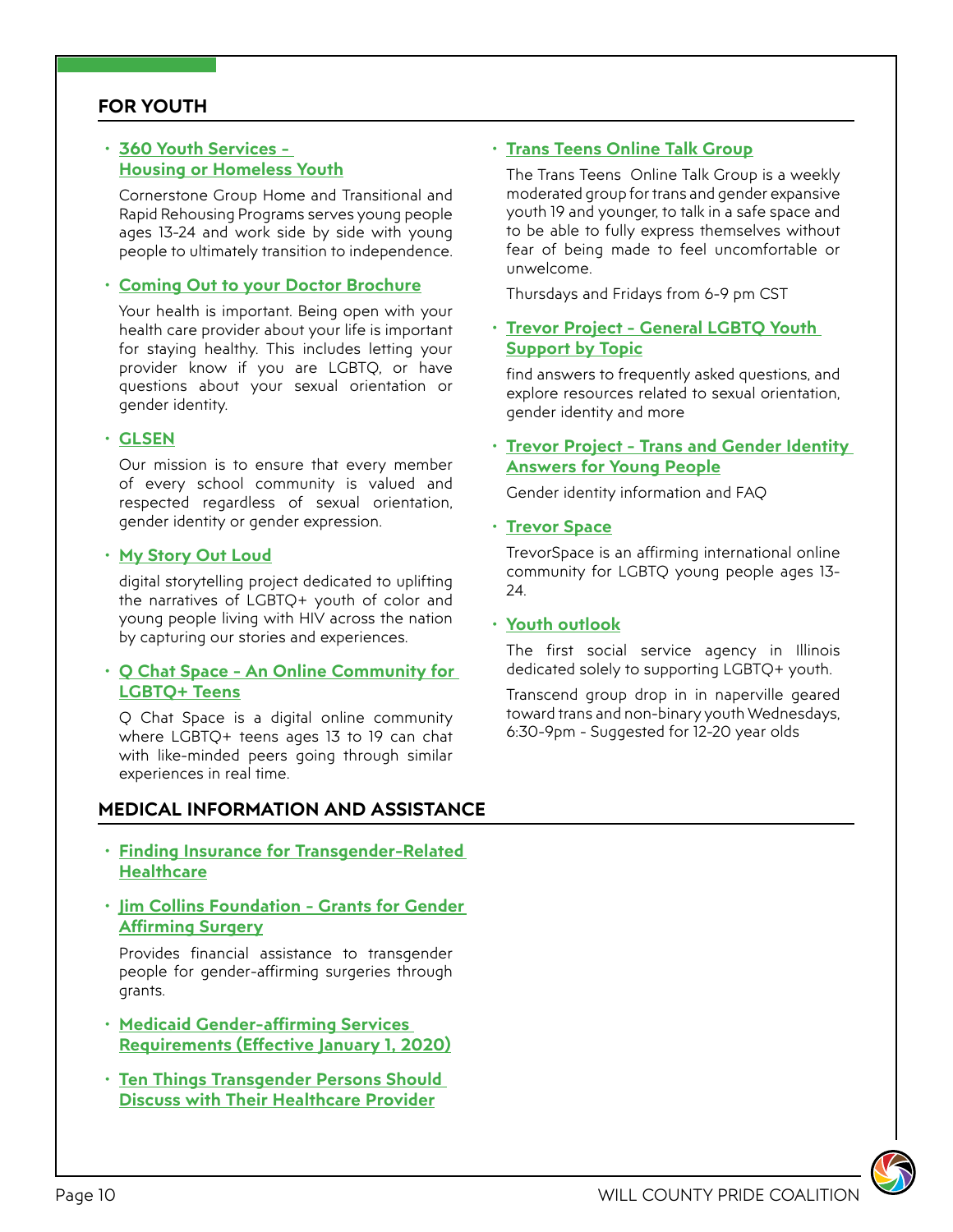# <span id="page-10-0"></span>**RESEARCH STUDY RESULTS**

#### **• 2015 U.S. Transgender Survey, Illinois Report**

Largest survery of transgender people ever conducted. The data has also been broken down by race, ethnicity, and geography. The survey's results detail the extent of the poverty, discrimination, and violence faced by transgender people.



**[Erasure and Resilience:](https://www.glsen.org/research/aapi-lgbtq-students)  [The Experiences of LGBTQ](https://www.glsen.org/research/aapi-lgbtq-students)  [Students of Color - Asian](https://www.glsen.org/research/aapi-lgbtq-students)  [American and Pacific Islander](https://www.glsen.org/research/aapi-lgbtq-students)**



**[Erasure and Resilience:](https://www.glsen.org/research/black-lgbtq-students)  [The Experiences of LGBTQ](https://www.glsen.org/research/black-lgbtq-students)  [Students of Color - Black](https://www.glsen.org/research/black-lgbtq-students)**



**[Erasure and Resilience:](https://www.glsen.org/research/latinx-lgbtq-students)  [The Experiences of LGBTQ](https://www.glsen.org/research/latinx-lgbtq-students)  [Students of Color - Latinx](https://www.glsen.org/research/latinx-lgbtq-students)**



**[Erasure and Resilience:](https://www.glsen.org/research/native-and-indigenous-lgbtq-students)  [The Experiences of LGBTQ](https://www.glsen.org/research/native-and-indigenous-lgbtq-students)  [Students of Color - Native and](https://www.glsen.org/research/native-and-indigenous-lgbtq-students)  [Indigenous](https://www.glsen.org/research/native-and-indigenous-lgbtq-students)**

**• [GLSEN study findings on School Climate in](https://drive.google.com/file/d/133aFt9msmMaV5MMzhbBGoD-WAlWGc-vu/view?usp=sharing)  [Illinois](https://drive.google.com/file/d/133aFt9msmMaV5MMzhbBGoD-WAlWGc-vu/view?usp=sharing)**

2017, GLSEN conducted the tenth National School Climate Survey, a biennial survey of the experiences of LGBTQ youth in U.S. secondary schools.

**• [LGBT Poverty in the United States](https://drive.google.com/file/d/1vmBL6YPMeMa4FACEmc-Fd_kkff-cM0rS/view?usp=sharing)**

A study of differences between sexual orientation and gender identity groups, by UCLA Williams Institute

**• [Trevor Project National survey of LGBTQ](https://www.thetrevorproject.org/survey-2020/?section=Discrimination-Physical-Harm)  [Youth Results](https://www.thetrevorproject.org/survey-2020/?section=Discrimination-Physical-Harm)**

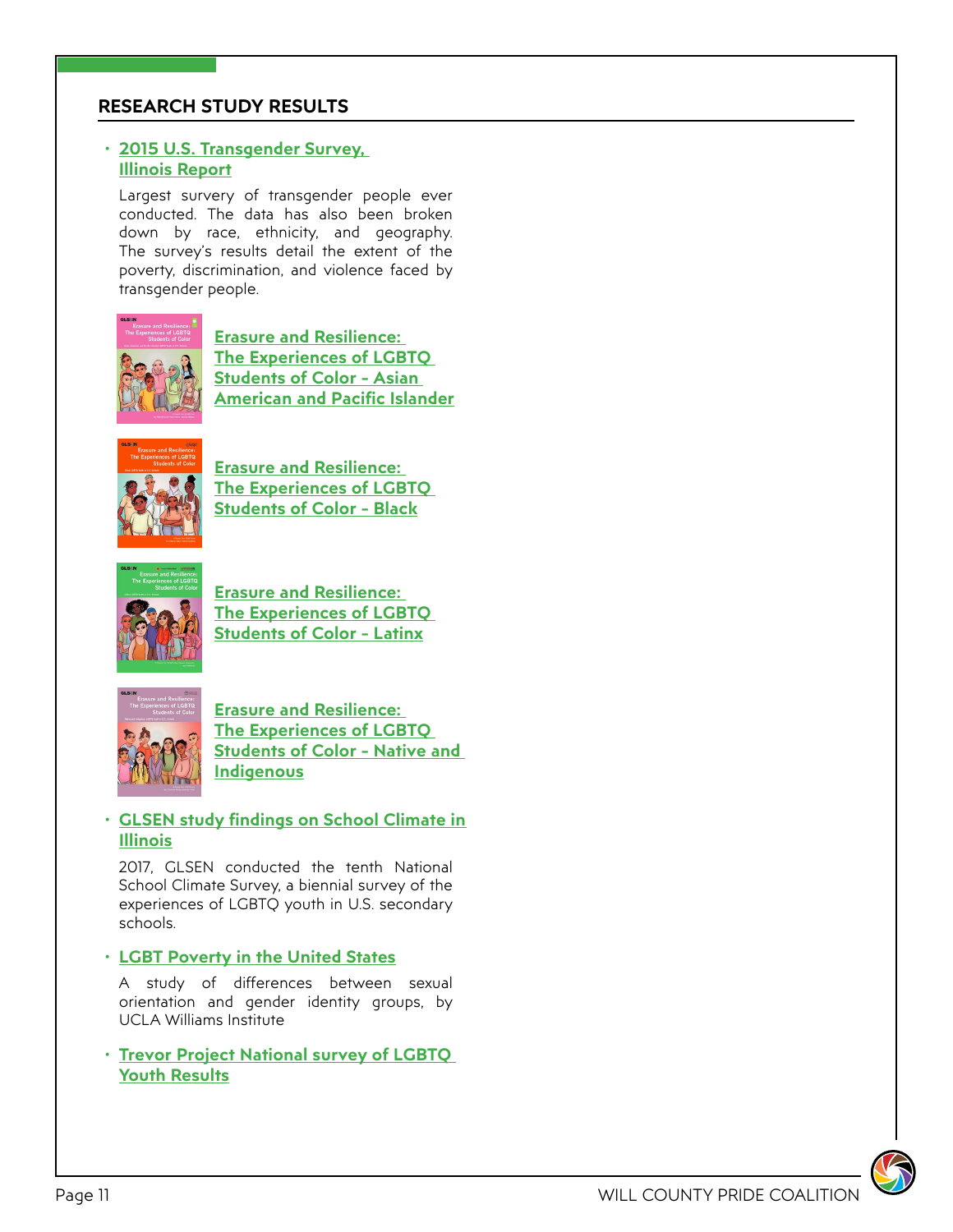### <span id="page-11-0"></span>**SUPPORT GROUPS, HOTLINES, AND SUICIDE PREVENTION**

#### **• [Center On Halsted - Anti Violence Project](https://www.centeronhalsted.org/AVP.html)**

The Anti-Violence Project (AVP) at the Center on Halsted empowers LGBTQ and HIV-affected communities and allies to end all forms of violence through organizing and education, and supports survivors through counseling and advocacy.

773.871.2273 or avp@centeronhalsted.org to report violence, get advice, help, and counseling.

#### **• [Chi Chapter](http://chi-chapter.org/)**

Social and support groups for cross-dressers and transgender women in Chicagoland. Virtual meetings due to covid, but will have outings again when safe.

#### **• [Chicago Gender Society](chicagogender.com)**

The goal of CGS is to provide social and educational activities for its members, the transgender community and its supporters and the general public.

#### **• [Gender Explorers](https://www.genderexplorersjoliet.com/)**

Gender Explorers is a adult (over 18 years of age) peer-run support group for transgender / gender variant individuals. We meet at the Universalist Unitarian Church of Joliet on the 3rd Wednesday of each month from 7 - 8:30PM. No commitment is necessary. Just attend when you can.

#### **• [Gender Spectrum Online Discussions for](https://genderspectrum.org/articles/gender-spectrum-groups)  [Adults & Youth](https://genderspectrum.org/articles/gender-spectrum-groups)**

Free online groups for pre-teens, teens, parents, caregivers, and other family members and adults to connect with others, share experiences, and feel the comfort of a supportive community.

#### **• [Intersex Support Groups](http://aisdsd.org/what-we-do/peer-support/)**

AID-DSD provides forum groups for adults, an established email circle and Facebook page for families and parents, and a forum for youth to chat with others who are experiencing similar journeys. Must request and be approved.

#### **• [Outwords Journey](https://outwords.org/)**

Monthly Storytelling Events educate and entertain while increasing a feeling of community.

#### **• [PFLAG Bolingbrook](https://www.facebook.com/groups/262508361197573)**

Resuming soon. Follow the facebook page for notification.

**• [PFLAG Homer Glen/Lockport](https://www.facebook.com/pages/category/Nonprofit-Organization/Pflag-Homer-Glen-Lockport-846141769088428/)**

815-922-9717 pflag.hgl@gmail.com

**• Outspoken Illinois Virtual Support Group**

OUTspoken Leaders will be hosting a weekly support/ discussion group. You can find us exploring all kinds of topics. Please see the calendar at [outspokenil.org/weekly-discussion](http://outspokenil.org/weekly-discussion-group)[group](http://outspokenil.org/weekly-discussion-group) to find out about the discussion topic for the week.

#### **• Suicide Prevention LifeLine**

The Lifeline provides 24/7, free and confidential support for people in distress, prevention and crisis resources for you or your loved ones, and best practices for professionals.

#### 800-273-8255

[chat](https://suicidepreventionlifeline.org/chat/) 

en español: 888-628-9454

#### **• [Trans LifeLine](https://translifeline.org/hotline)**

Trans Lifeline's Hotline is a peer support service run by trans people, for trans and questioning callers.

#### 877-565-8860

#### **• [Trans Teens Online Talk Group](https://www.glbthotline.org/transteens.html)**

The Trans Teens Online Talk Group is a weekly moderated group for trans and gender expansive youth 19 and younger, to talk in a safe space and to be able to fully express themselves without fear of being made to feel uncomfortable or unwelcome.

Thursdays and Fridays from 6-9 pm CST

#### **• [Trevor Project - Crises Support](https://www.thetrevorproject.org/get-help-now/)**

Crises intervention and suicide prevention phone service - 24/7/365: 866-488-7386

[Chat on computer](https://trevorproject.secure.force.com/apex/TrevorChatPreChatForm?endpoint=https%3A%2F%2Ftrevorproject.secure.force.com%2Fapex%2FTrevorChatWaitingScreen%3Flanguage%3D%23deployment_id%3D57241000000LPlc%26org_id%3D00D410000005OLz%26button_id%3D57341000000LTDX%26session_id%3DzFwm13Jl75j+Hg==) - 24/7 online confidential instant messaging

#### TrevorText - text START to 678-678

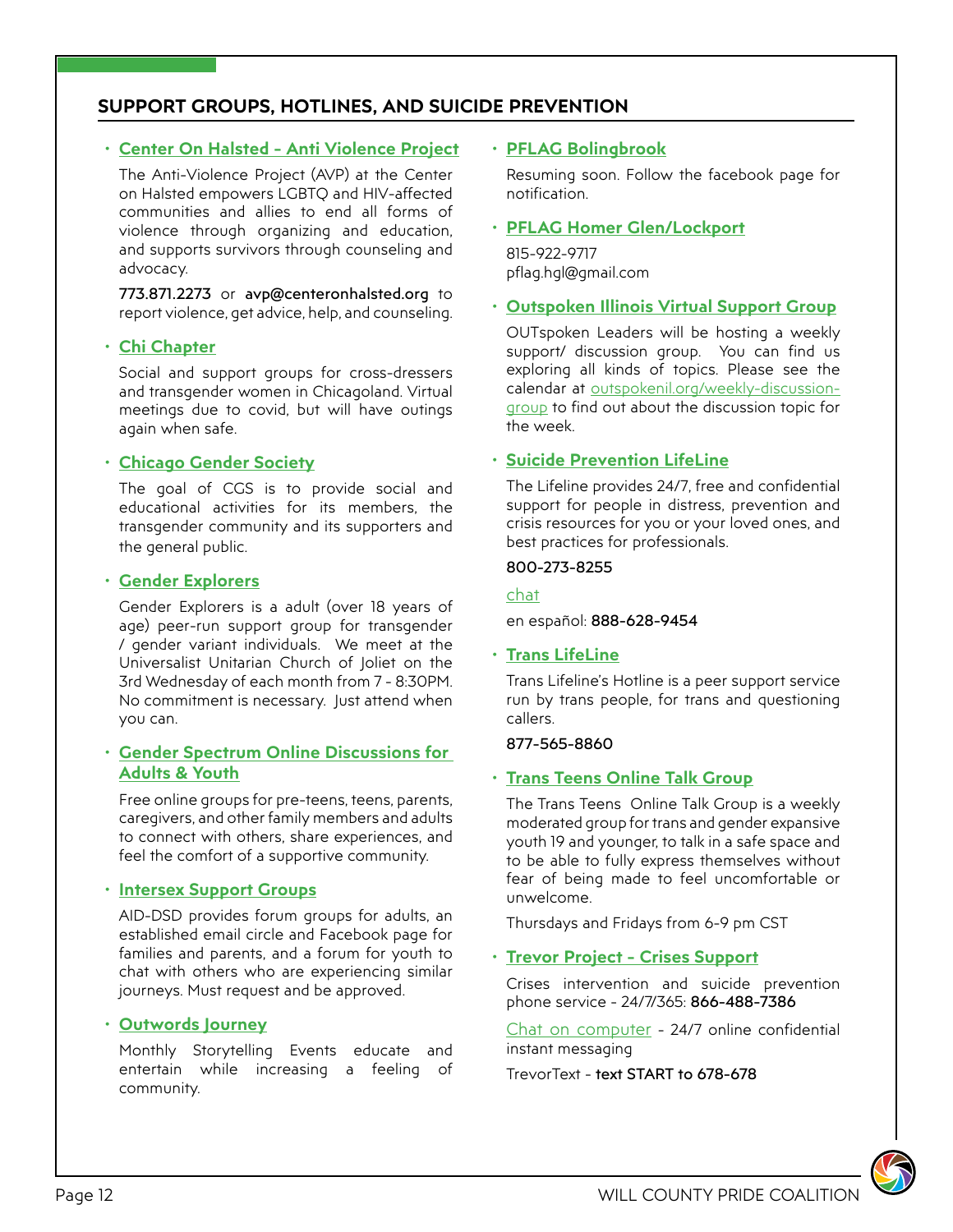# <span id="page-12-0"></span>**LOCAL CENTERS AND SERVICE PROVIDERS**

#### **CENTERS**

#### **• [Brave Space Alliance](https://www.bravespacealliance.org)**

Brave Space Alliance is the first Black-led, transled LGBTQ Center located on the South Side of Chicago, and designed to create and provide affirming and culturally competent services for the entire LGBTQ community of Chicago.

#### **• [Center on Halsted](centeronhalsted.com)**

Center on Halsted is the Midwest's most comprehensive community center dedicated to advancing community and securing the health and well-being of the Lesbian, Gay, Bisexual, Transgender and Queer (LGBTQ) people of Chicagoland. More than 1,000 community members visit the Center every day, located in the heart of Chicago's Lakeview Neighborhood.

#### **AFFIRMING SERVICE PROVIDERS**

#### **• [GLMA Medical Provider Search](http://www.glma.org/index.cfm?fuseaction=Page.viewPage&pageId=939&grandparentID=534&parentID=938&nodeID=1)**

Search for primary care providers, specialists, therapists, dentists, and other health professionals in your area. The service is free and you do not need to register.

#### **• [Howard Brown Health](https://howardbrown.org/service/trans-gender-nonconforming-health/)**

Hormone therapy and other primary care in an affirming environment

#### **• [Kelly, Inc Transgender Electrolysis](http://www.izapem.com/hair-removal.html)**

715 Lake St., Suite 300 Oak Park, Illinois kellyinczapper@gmail.com 708.386.4663

#### **• [Sally Ann Corset Shop](https://sallyanncorsetshop.com/)**

Located in the Beverly area of Chicago and have been in business for over 60 years. Sally Ann Corset Shop is a fitting room shop and will find the right size for your figure. We also feature large and tall sizes. They are Crossdresser and Transgender Friendly.

#### **• [Partners in Pride Wellness Center](https://www.facebook.com/mypartnersinpride)**

Partners in Pride (formerly Transmogrify Counseling Services LLC) is focused on providing services and support to the LGBTQIA community with an emphasis on Transgender/ Non-Binary/Gender Non-Conforming teens and young adults. Partners in Pride offers outpatient mental health counseling, free support groups, peer events and access to the LGBT (Let's Give Back Together) Clothing Closet for those in transition. A growing company that continues to expand its services, Partners in Pride hopes to incorporate medical and psychiatric services in the very near future.

#### **• [Youth outlook](https://youth-outlook.org/)**

The first social service agency in Illinois dedicated solely to supporting LGBTQ+ youth.

Transcend group drop in in naperville geared toward trans and non-binary youth Wednesdays, 6:30-9pm - Suggested for 12-20 year olds

#### **[Planned Parenthood Aurora](https://www.plannedparenthood.org/health-center/illinois/aurora/60504/aurora-health-center-3483-90430/lgbtq)**

This location offers Gender Affirming Hormone Therapy

**• [The Voice Lab](https://www.thevoicelabinc.com/transvoice.html)**

Vocal transition lessons in Chicago or online

**• [Transformations by Rori](https://www.transformationsbyrori.com)**

Clothing, wigs, shoes, and makeovers by appontment in Arlington Heights

847-454-0600

#### **• [The Zukowski Center](https://www.mlzukowskiffs.com/)**

The Zukowski Center for Cosmetic Plastic Surgery is located in Wilmette, Illinois on The North Shore of Chicago. They offer patients the highest quality, and latest technology for Feminization Techniques of the face breast and body, large volume electrolysis of the face, body, and genitals, and micrograft hair grafting. They are an International Center Of Gender Excellence.

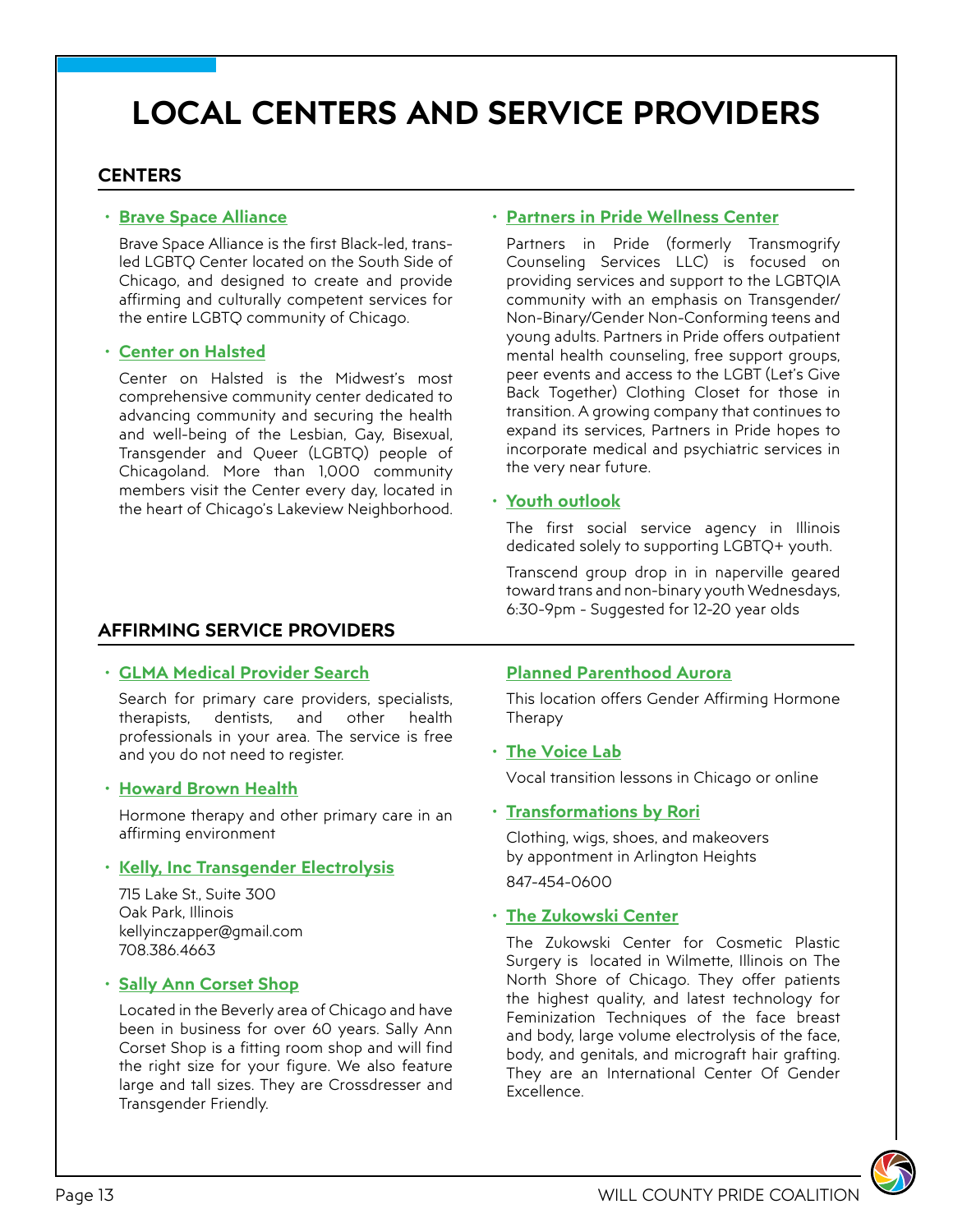### <span id="page-13-0"></span>**COUNSELORS**

#### **• [Carmi Frankovich, LCSW](https://litocounseling.com/)**

Cell: 815-603-2869 CarmiFrankovich@LITOcounseling.com

Carmi Frankovich has been working with people who identify as LGBTOI+ since 1994 when she was employed at her first of several HIV/AIDS clinics. Carmi identifies as a cisgender woman whose sexual orientation is best described as heteroflexible and uses she/her/hers pronouns. Carmi has been a LGBTQI+ ally and activist participating on numerous committees, panels, trainings, protests, etc in both the U.S. and Mexico where she lived for approximately 1.5 years. Carmi offers traditional talk therapy and also teaches clients who are interested in using EFT tapping to manage symptoms of depression, anxiety, anger, resentment, pain, body dysmorphia and gender dysphoria.

#### **• [Deborah Wilke](https://www.psychologytoday.com/us/therapists/deborah-wilke-shorewood-il/145089)**

Compassionate Counseling 1228 Wildflower Circle Shorewood, IL 60404 630-914-6286

The predominant specialty of my practice is treating those with gender identity concerns or sexual orientation issues. I am proud to have founded the first-ever professionally facilitated support group for transgender individuals in Illinois.

#### **• [Evolution Counseling](https://www.evolutioncounselinginc.com/services)**

1555 Naperville/Wheaton Road, Suite 101 Naperville, IL 60563 630-276-7922

#### **• [Jeni Lucas, MA, LPC, NCC](https://www.psychologytoday.com/us/therapists/transgender/il/will-county/353858?sid=5f5eb1dc82fda&ref=2&tr=ResultsName)**

Turning Point Counseling, 19250 Everett Lane, Suite 103 Mokena, IL 60448 708-498-3636

I specialize in providing LGBTQ+ affirmative therapy in the south suburbs of Chicago. I assist trans\* clients with letters and casemanagement aspects of transitioning. My strengths include being calm, transparent, nonjudgmental, and easy to develop rapport with quickly.

#### **• Jameson Pagano**

708-846-0864 (text only) Availability will be limited until the middle of November

Jameson (Jamie) Pagano is a Licensed Clinical Professional Counselor and is the owner of Transmogrify Counseling Services LLC in Bolingbrook, IL. Jameson holds a Bachelors Degree in Biblical Literature and Psychology. He earned his Master of Arts in Forensic Psychology from The Chicago School of Professional Psychology. He has been working in the field of mental health services for 23 years, and has been a therapist for the last 14 years. Jameson specializes in working with LGBTQIA+ adolescents, young adults, and adults. His primary focus is working those who identify as trans (or are questioning their gender identity) and their families. As someone who openly identifies as transgender, Jameson values the importance of transparency. He makes an effort to be visible whenever possible, for those who are unable to be.

#### **• [Melanie Jones, MA, LPC](https://www.psychologytoday.com/us/therapists/melanie-griffis-jones-new-lenox-il/114566)**

Trance Successful New Lenox, IL 60451 779-939-0054

I have worked successfully with a myriad of individuals and couples who have any form of gender identity issues for over 15 years. For the past few years, in addition to adults, I have helped children and teens who are confused about their gender preference. I use clinical hypnotherapy for anyone with anxiety or stress with amazing positive results in a relatively short period of time. Another group that has had tremendous improvement in realizing their goals are individuals with weight issues who are ready for clinical hypnotherapy rather that diets, pills or surgery.

**•**